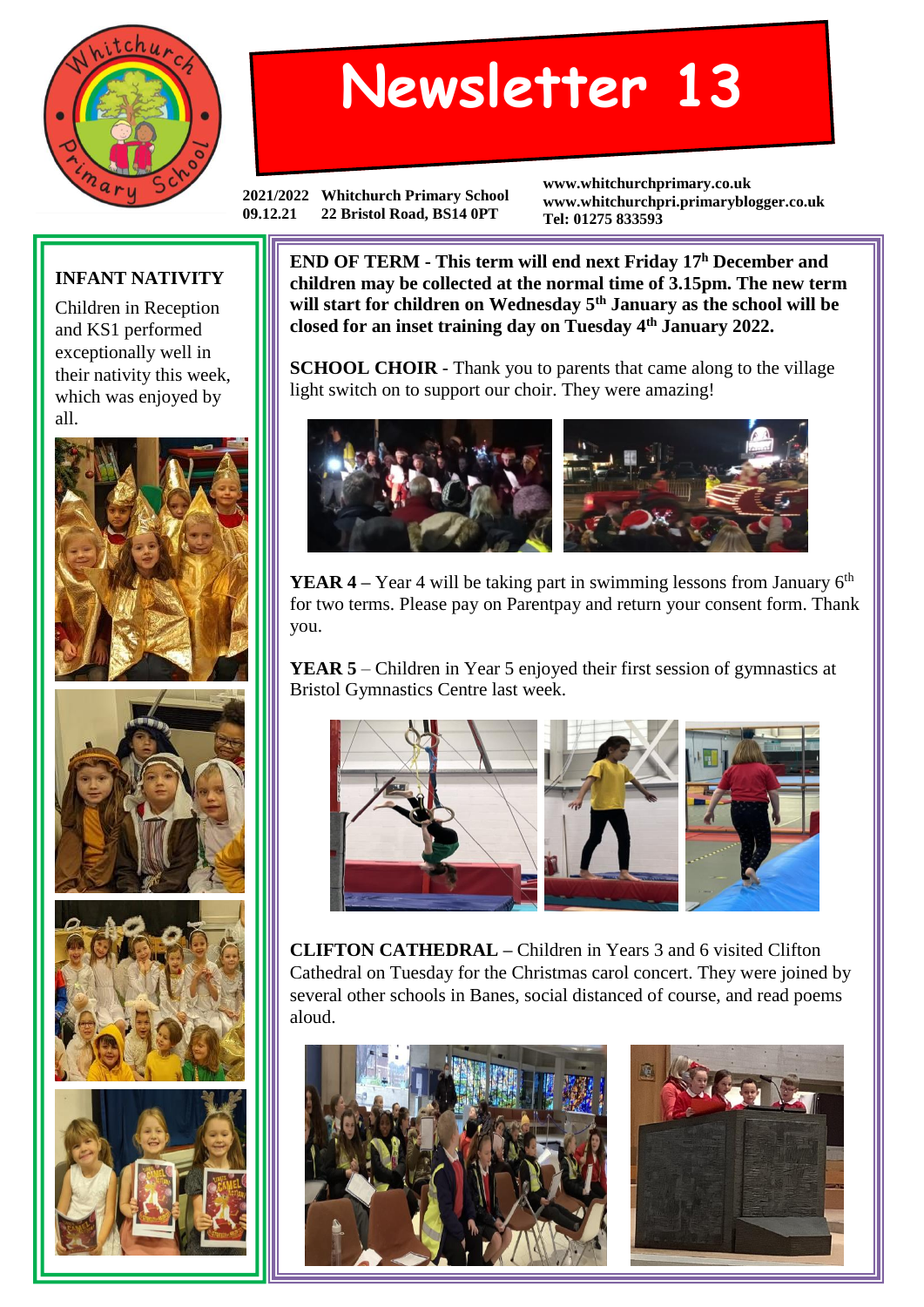**CHRISTMAS JUMPER DAY** – Tomorrow, Friday 10<sup>th</sup> December – Children may wear Christmas jumpers to school with their uniform.

**PTA CHRISTMAS SING-A-LONG –** Tuesday 14th December – 6-7pm Please join us this year for a great evening singing favourite Christmas songs and carols. Optional dress code: Christmas jumpers! The PTA will be serving tea, coffee, squash and mince pies/cakes, you may bring your own alcohol.

**CHRISTMAS PARTIES –** Tuesday 14th December **–** Children may wear non-uniform or Christmas jumpers for the parties in school however, they will be going outside and so must be dressed appropriately for the weather.

**CHRISTMAS DINNER** – Wednesday 15<sup>th</sup> December – Children may wear Christmas jumpers for the Christmas dinner. KS2 - Please ensure your dinner money account is in credit. Children in the infants will receive a free lunch as part of the Government scheme.

**AFTER SCHOOL CLUBS – Reminder -** There will be no after school clubs next week due to Christmas activities.

The after school club form for next term will be sent out next week.

**AFTER SCHOOL CLUBS – TERM 3 –** PH Sports who run the alternative sports clubs on Wednesdays for Years 1, 2 and 3, and Fridays for Years 3, 4, 5 and 6, have opened their booking system early for Term 3, starting week commencing  $10<sup>th</sup>$  January. If you would like your child to attend one of these clubs, please book via [https://phsports.co.uk/online-bookings,](https://phsports.co.uk/online-bookings) or telephone 01225 701830.

**PROPOSED INSET DAYS 2022/23** – The following dates are our proposed inset days for the next academic year. Please note, these may be subject to change.

Monday 31<sup>st</sup> October 2022 Tuesday 3<sup>rd</sup> January 2023 Monday 5<sup>th</sup> June 2023

Thursday 1st September 2022 Friday 2nd September 2022

## **SPONSORED WALK WHITCHURCH TO LAPLAND**

This year we are asking all children to take part in an extra special challenge, a sponsored walk from school to Lapland. We have worked out that it is 2125 miles! Each child will need to walk 11 miles - 8 of these will be completed in school, so every child will get a chance to take part. Miles will be charted in each class, and attached are 'Miles Slips' for any miles achieved at home. The home miles can be achieved at any time, including the walk to school. Any extra miles are encouraged and can also be charted in class! We have until **14th December** to complete our journey. The last part of the journey will be made in school, with a special visitor to congratulate the children. Sponsors can be per mile, or a fixed amount, the form has been sent home. Please can all sponsorship be in by **16th December.** All of the money raised goes back into the school providing extra school supplies, play equipment and special visits.

Don't forget to let your teachers know how many miles you've walked over the weekend

Charts are up in classrooms and additional slips are available if required.

Thank you for your continued support  $\mathbb{Z}^6$